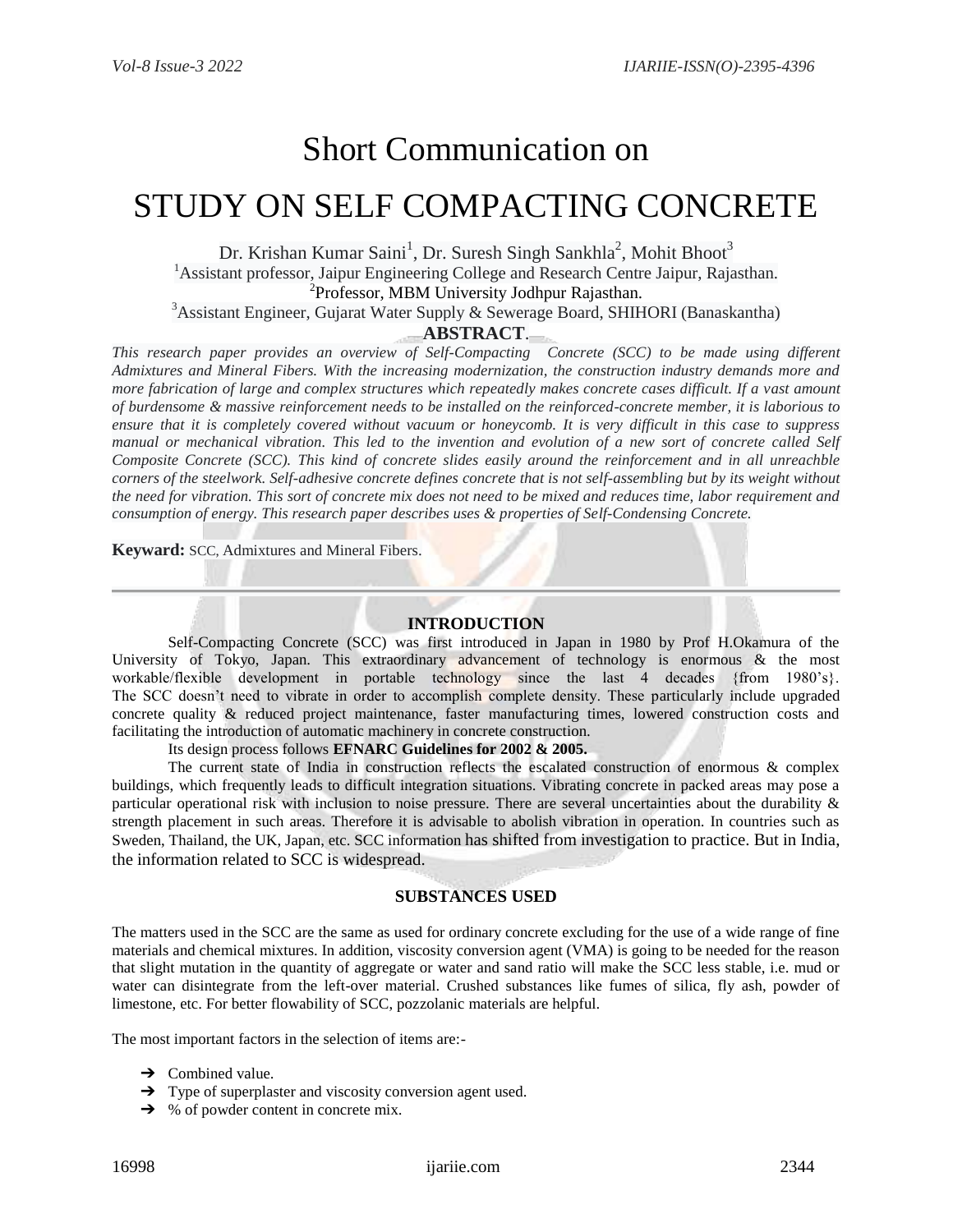$\rightarrow$  W/C ratio.

## **REASONS TO USE SELF COMPACTING CONCRETE**

#### $\rightarrow$  Removed Machine Quivering

Self-adhesive concrete diminishes the work needed to lay & complete, abolished machinery vibrations and decreases recurrence along with removed vibrations in precast manufacturing settings decreases noise. Reducing the need for integration can also improve the security of the work environment. The SCC reduces its maintenance &cost by decreasing the overall necessity for equipment's of vibrations and form work.

#### **→** Enhanced Concrete Breeding

The amazing flow of the SCC promotes successful assembly in a strong, stable environment. For instance, Self-Compacting Concrete makes it accessible to completely fill inaccessible areas with the use of internal poker vibrators. It grants tightening, which increases the power of the process.

#### $\rightarrow$  Improve Finishing

The flow of SCC reduces the finishing requirements. You will need a little scratching of the bags and a repair job. Architects adore more privilege of designing for some reasons, along with growing alternatives in formwork/steelwork orientation. Self-Compacting Concrete can be installed in complex shapes that will not deal with ordinary/conventional concrete. Considering its similarities, it is feasible to use SCC in order to develop a smooth finish and easily related texture.

#### $\rightarrow$  Cost Benefits

- Both direct  $\&$  indirect cost benefits grow using SCC by:
- 1. Reduced construction time
- 2. Low placement & output times
- 3. Minor deterioration of equipment

## **ADVANTAGES OF SELF COMPACTING CONCRETE**

Self-compacting concrete (SCC)'s plus point in terms of placement & production compared to conventional concrete, namely, the eradication of internal or external vibrations to be combined, better flowability, passing ability and segregation resistance and increased bonding by reinforcement. In addition, SCC placement is fast and requires little work. The appearance (end of place), machine performance and durability of SCC can be much better than traditional concrete.

The benefits of the Self Compacting Concrete in its new  $\&$  strong provinces include efficiency in economy and optimized operations (ie, reducing construction time and reducing labor and equipment), improved workplace and accommodation (i.e., can use an enormous number of industrial by-products, decresed construction noises & risks related to health) & finally automated development in the process of construction.

### **CONCLUSION**

The SCC has a high acceptance capacity and extensive applications in the construction of a highway bridge worldwide. The Research Project of NCHRP has been launched in order to improve overall blueprint and specifications of construction to companion AASHTO LRFD Bridge Design & Building Details. Therefore as per the argument presented, these conclusions can be drawn:-

- → Self-Compacting Concrete technology successfully saves cost, construction time, improves durability & quality. So, this tech can be categorized as GREEN CONCEPT.
- → Since concrete is able to compact and reach hard surfaces of the skin, hand-made flexors for placing and assembling concrete do not exist. This feature eventually produces seamless, high-quality concrete structures.
- ➔ Concrete construction on a solid surface and dense reinforcement, e.g. perforated shelves, columns and ground storage systems, can be accelerated through the SCC.